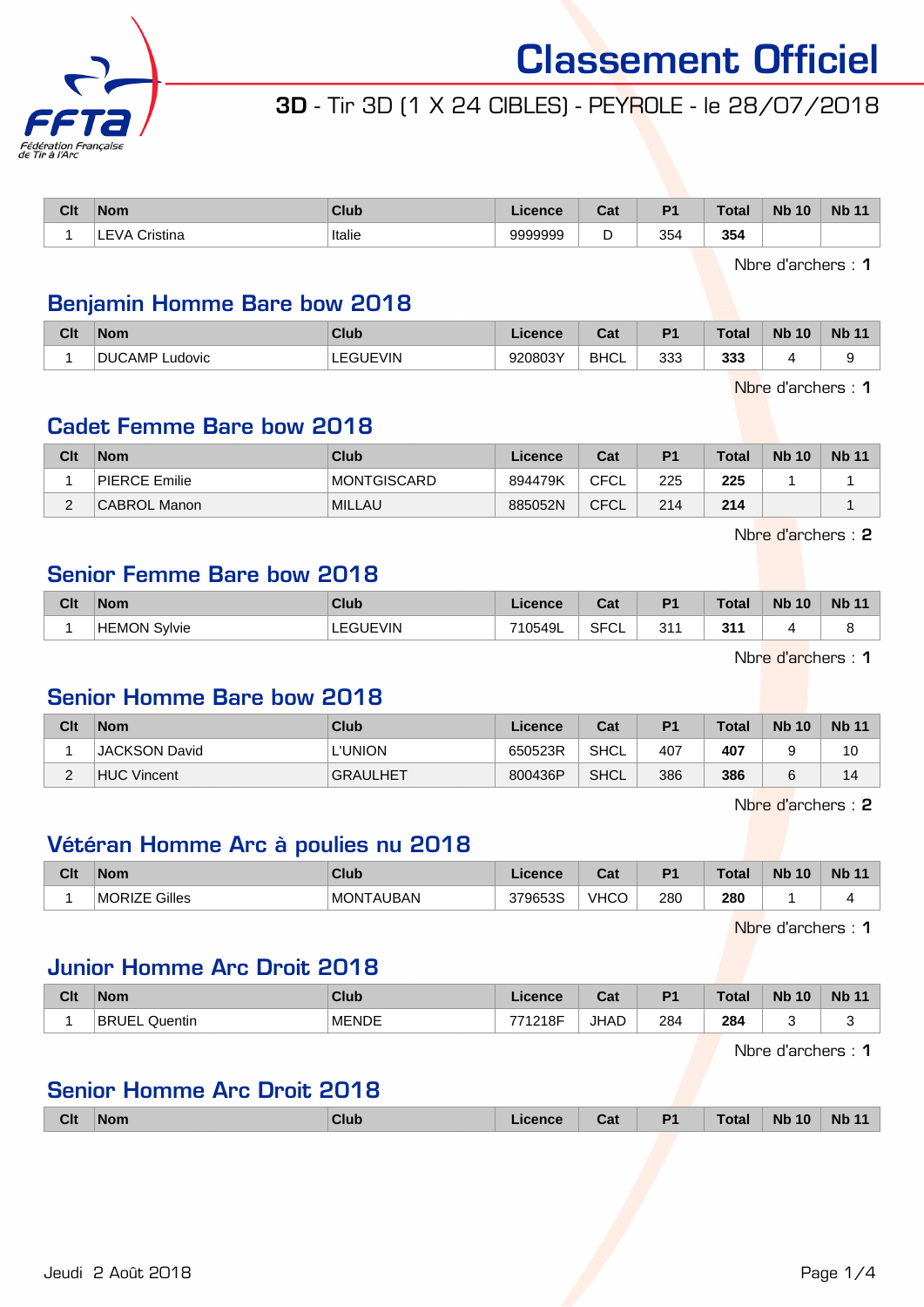

# 3D - Tir 3D (1 X 24 CIBLES) - PEYROLE - le 28/07/2018

## Senior Homme Arc Droit 2018 (Suite)

| Clt | <b>Nom</b>                 | Club                                | Licence | Cat         | P <sub>1</sub> | <b>Total</b> | <b>Nb 10</b> | <b>Nb 11</b> |
|-----|----------------------------|-------------------------------------|---------|-------------|----------------|--------------|--------------|--------------|
|     | <b>GARDEUR Robin</b>       | <b>GRAULHET</b>                     | 627321W | <b>SHAD</b> | 365            | 365          | 5            | 12           |
| 2   | <b>PETER Elvis</b>         | <b>VERDUN SUR</b><br><b>GARONNE</b> | 784619X | <b>SHAD</b> | 282            | 282          | 3            |              |
| 3   | <b>FONVIEILLE StEphane</b> | <b>GRAULHET</b>                     | 798363L | <b>SHAD</b> | 227            | 227          |              | 2            |
| 4   | LAUZERAL Kevin             | <b>CUGNAUX</b>                      | 681588G | <b>SHAD</b> | 130            | 130          |              |              |

Nbre d'archers : 4

# Vétéran Femme Arc Droit 2018

| Clt | <b>Nom</b>              | Club            | Licence | Cat          | P <sub>1</sub> | <b>Total</b> | <b>Nb 10</b> | <b>Nb 11</b>   |
|-----|-------------------------|-----------------|---------|--------------|----------------|--------------|--------------|----------------|
|     | <b>GERMAIN Nathalie</b> | L'ISLE JOURDAIN | 844022R | <b>VFAD</b>  | 193            | 193          | 2            |                |
| 2   | <b>FORNI Marilena</b>   | Italie          | 9999999 | <b>VFAD</b>  | 186            | 186          |              | 3              |
| 3   | <b>LEVA Cristina</b>    | Italie          | 9999999 | <b>VFAD</b>  | 176            | 176          |              | 2              |
| 4   | PAGE Xuan               | MONTGISCARD     | 807271U | <b>VFAD</b>  | 170            | 170          |              |                |
| 5   | <b>BARBETTE Joelle</b>  | AGDE            | 838677F | <b>VFAD</b>  | 163            | 163          | 3            | $\overline{2}$ |
| 6   | <b>GALLET Gisele</b>    | <b>GRAULHET</b> | 106530U | <b>SVFAD</b> | 117            | 117          |              | 7              |

Nbre d'archers : 6

# Vétéran Homme Arc Droit 2018

| Clt            | <b>Nom</b>                | Club            | Licence | Cat          | <b>P1</b> | <b>Total</b> | <b>Nb 10</b>   | <b>Nb 11</b>   |
|----------------|---------------------------|-----------------|---------|--------------|-----------|--------------|----------------|----------------|
|                | DONDI Alfredo             | Italie          | 9999999 | <b>VHAD</b>  | 379       | 379          | 3              | 14             |
| $\overline{2}$ | <b>BRUEL Eric</b>         | <b>MENDE</b>    | 786406P | <b>VHAD</b>  | 309       | 309          |                | 6              |
| 3              | <b>PULISERTI Giuseppe</b> | Italie          | 9999999 | <b>SVHAD</b> | 271       | 271          |                | 5              |
| $\overline{4}$ | <b>MOTTON Serge</b>       | <b>CHIRAC</b>   | 238802T | <b>SVHAD</b> | 260       | 260          | $\overline{2}$ | 5              |
| 5              | CHIEZE J Marc             | <b>GRAMAT</b>   | 357854X | <b>VHAD</b>  | 254       | 254          | 5              | $\overline{2}$ |
| 6              | <b>GERMAIN Thierry</b>    | L'ISLE JOURDAIN | 842792D | <b>VHAD</b>  | 248       | 248          | $\overline{2}$ | 2              |
| 7              | <b>TRIBOT Gilles</b>      | AGDE            | 797011S | <b>VHAD</b>  | 245       | 245          |                | 4              |
| 8              | <b>CLERC Denis</b>        | <b>LEGUEVIN</b> | 771974C | <b>VHAD</b>  | 228       | 228          |                | $\overline{2}$ |

Nbre d'archers : 8

# Junior Femme Arc Libre 2018

| Clt    | <b>Nom</b>                 | Club            | Licence | Cat         | P <sub>1</sub> | <b>Total</b> | <b>Nb 10</b> | <b>Nb 11</b> |
|--------|----------------------------|-----------------|---------|-------------|----------------|--------------|--------------|--------------|
|        | ALLEMANE Marjorie          | <b>CUGNAUX</b>  | 738374F | JFTL        | 439            | 439          |              | 14           |
| $\sim$ | MOSIEVSKAIA-BAUER Kristina | <b>GRAULHET</b> | 921817A | <b>JFTL</b> | 419            | 419          |              | 14           |

Nbre d'archers : 2

# Junior Homme Arc Libre 2018

| <b>Clt</b> | <b>Nom</b> | Club | Licence | Cat | P <sub>1</sub> | <b>Total</b> | <b>Nb 10</b> | <b>Nb 11</b> |
|------------|------------|------|---------|-----|----------------|--------------|--------------|--------------|
|            |            |      |         |     |                |              |              |              |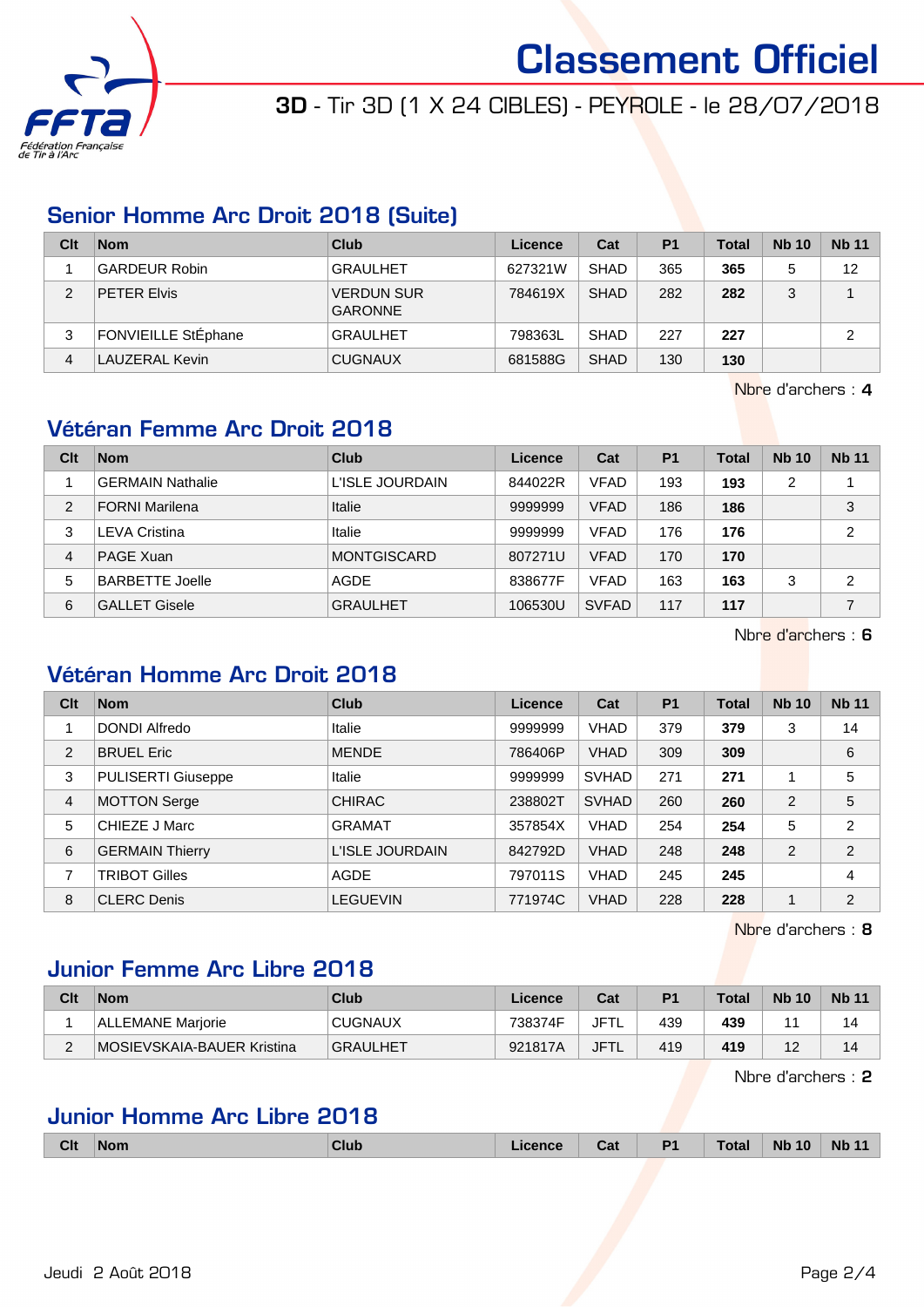

# 3D - Tir 3D (1 X 24 CIBLES) - PEYROLE - le 28/07/2018

## Junior Homme Arc Libre 2018 (Suite)

| Clt | <b>Nom</b>             | <b>Club</b>     | ∟icence | <b>Cost</b><br>uai | P <sub>1</sub> | <b>Total</b> | <b>N<sub>b</sub></b><br>10 | <b>N<sub>b</sub></b> |
|-----|------------------------|-----------------|---------|--------------------|----------------|--------------|----------------------------|----------------------|
|     | <b>GARDEUR Antonin</b> | <b>GRAULHET</b> | 725308D | <b>JHTL</b>        | 435            | 435          |                            | ıю                   |

Nbre d'archers : 1

### Senior Femme Arc Libre 2018

| Clt | <b>Nom</b>        | <b>Club</b>         | .icence | $\sim$<br>ual   | D <sub>1</sub> | <b>Total</b> | <b>Nb 10</b> | <b>Nb 11</b> |
|-----|-------------------|---------------------|---------|-----------------|----------------|--------------|--------------|--------------|
|     | 'GALVEZ<br>Elodie | LAVANDOU<br>-<br>ᄂᄂ | 458062U | SFT<br><b>1</b> | 476            | 476          | . r<br>U     | 25           |

Nbre d'archers : 1

## Senior Homme Arc Libre 2018

| Clt | <b>Nom</b>           | <b>Club</b>           | .icence | Cat  | D <sub>4</sub> | <b>Total</b> | <b>Nb 10</b>    | <b>Nb</b>   |
|-----|----------------------|-----------------------|---------|------|----------------|--------------|-----------------|-------------|
|     | <b>CALDUK Benoit</b> | <b>JULHET</b><br>GRAI | 829703B | SHTL | 465            | 465          | $\sqrt{2}$<br>ັ | $\sim$<br>- |

Nbre d'archers : 1

### Vétéran Homme Arc Libre 2018

| Clt | <b>Nom</b>          | Club          | Licence | Cat          | P <sub>1</sub> | <b>Total</b> | <b>Nb 10</b> | <b>Nb 11</b> |
|-----|---------------------|---------------|---------|--------------|----------------|--------------|--------------|--------------|
|     | SCHILLACI Claude    | MONTGISCARD   | 232624C | <b>SVHTL</b> | 415            | 415          |              | 15           |
| ⌒   | ALVAREZ Jean Pierre | <b>MILLAU</b> | 365097V | SVHTL        | 409            | 409          |              | 18           |

Nbre d'archers : 2

### Junior Femme Arc Chasse 2018

| Clt | Nom              | Club        | Licence | Cat         | P <sub>1</sub> | <b>Total</b> | <b>Nb 10</b> | <b>Nb 11</b> |
|-----|------------------|-------------|---------|-------------|----------------|--------------|--------------|--------------|
|     | CABROL Camille   | MILLAU      | 821446B | <b>JFAC</b> | 261            | 261          |              |              |
| _   | PIERCE Charlotte | MONTGISCARD | 894480L | <b>JFAC</b> | 275            | 275          |              |              |

Nbre d'archers : 2

## Senior Homme Arc Chasse 2018

| Clt | <b>Nom</b>           | Club            | Licence | Cat         | P <sub>1</sub> | Total | <b>Nb 10</b> | <b>Nb 11</b>       |
|-----|----------------------|-----------------|---------|-------------|----------------|-------|--------------|--------------------|
|     | <b>BRULIN Xavier</b> | <b>CUGNAUX</b>  | 673300Y | <b>SHAC</b> | 364            | 364   |              |                    |
| -   | FROISSARD Damien     | <b>LEGUEVIN</b> | 875961G | <b>SHAC</b> | 271            | 271   |              | $\sim$<br><u>.</u> |

Nbre d'archers : 2

## Vétéran Femme Arc Chasse 2018

| Clt | <b>Nom</b>                 | Club                               | Licence | ่กื้อ≰<br>uai | P <sub>1</sub> | <b>Total</b> | <b>Nb 10</b> | <b>Nb</b> |
|-----|----------------------------|------------------------------------|---------|---------------|----------------|--------------|--------------|-----------|
|     | <b>IVORDY'</b><br>Laurence | $\mathsf{ANET}$<br>$\triangle V$ F | 893472R | <b>VFAC</b>   | 328<br>. .     | 328<br>. .   |              |           |